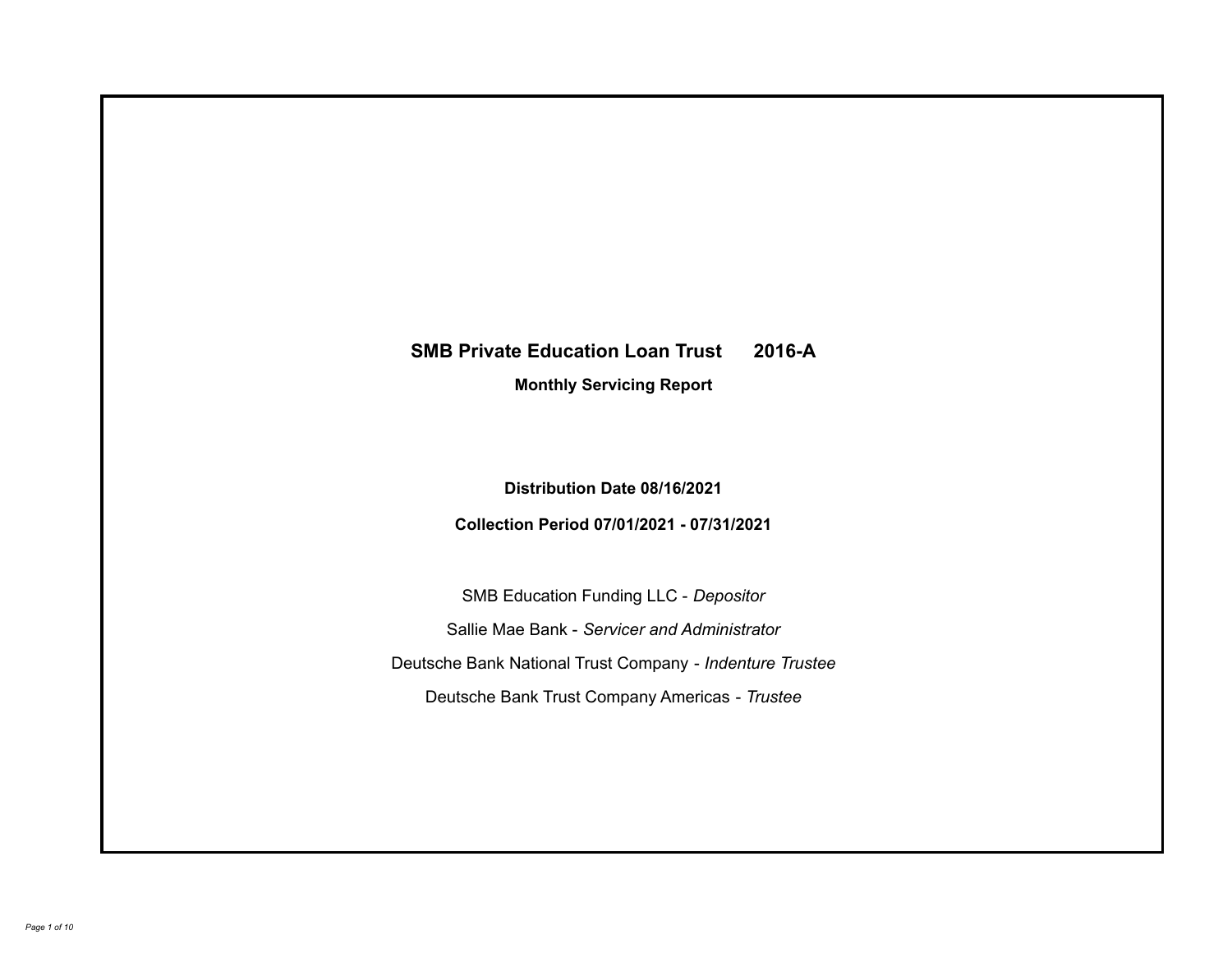A

| A            | <b>Student Loan Portfolio Characteristics</b> |                                                 | <b>Settlement Date</b><br>05/26/2016 | 06/30/2021       | 07/31/2021       |
|--------------|-----------------------------------------------|-------------------------------------------------|--------------------------------------|------------------|------------------|
|              | <b>Principal Balance</b>                      |                                                 | \$585,861,635.84                     | \$256,351,131.30 | \$251,771,696.81 |
|              | Interest to be Capitalized Balance            |                                                 | 32,367,510.93                        | 9,556,905.41     | 9,244,147.62     |
|              | Pool Balance                                  |                                                 | \$618,229,146.77                     | \$265,908,036.71 | \$261,015,844.43 |
|              | Weighted Average Coupon (WAC)                 |                                                 | 8.16%                                | 7.72%            | 7.73%            |
|              | Weighted Average Remaining Term               |                                                 | 134.18                               | 126.59           | 126.43           |
|              | Number of Loans                               |                                                 | 53,959                               | 23,824           | 23,419           |
|              | Number of Borrowers                           |                                                 | 52,283                               | 22,979           | 22,586           |
|              | Pool Factor                                   |                                                 |                                      | 0.430112424      | 0.422199189      |
|              |                                               | Since Issued Total Constant Prepayment Rate (1) |                                      | 9.58%            | 9.56%            |
|              |                                               |                                                 |                                      |                  |                  |
| B            | <b>Debt Securities</b>                        | <b>Cusip/Isin</b>                               | 07/15/2021                           |                  | 08/16/2021       |
|              | A <sub>2</sub> A                              | 78449FAB7                                       | \$84,311,268.18                      |                  | \$82,190,391.64  |
|              | A <sub>2</sub> B                              | 78449FAC5                                       | \$51,824,357.52                      |                  | \$50,520,699.46  |
|              | В                                             | 78449FAD3                                       | \$50,000,000.00                      |                  | \$50,000,000.00  |
|              |                                               |                                                 |                                      |                  |                  |
| $\mathsf{C}$ | <b>Certificates</b>                           | <b>Cusip/Isin</b>                               | 07/15/2021                           |                  | 08/16/2021       |
|              | Residual                                      | 78449F101                                       | \$100,000.00                         |                  | \$100,000.00     |
|              |                                               |                                                 |                                      |                  |                  |
| D            | <b>Account Balances</b>                       |                                                 | 07/15/2021                           |                  | 08/16/2021       |
|              | Reserve Account Balance                       |                                                 | \$1,557,854.00                       |                  | \$1,557,854.00   |
|              |                                               |                                                 |                                      |                  |                  |
| E            | <b>Asset / Liability</b>                      |                                                 | 07/15/2021                           |                  | 08/16/2021       |

Overcollateralization Percentage Actual Overcollateralization Amount \$79,772,411.01 Specified Overcollateralization Amount

(1) For additional information, see 'Since Issued CPR Methodology' found on page 11 of this report.

30.00% 30.00%

\$78,304,753.33 \$78,304,753.33

\$79,772,411.01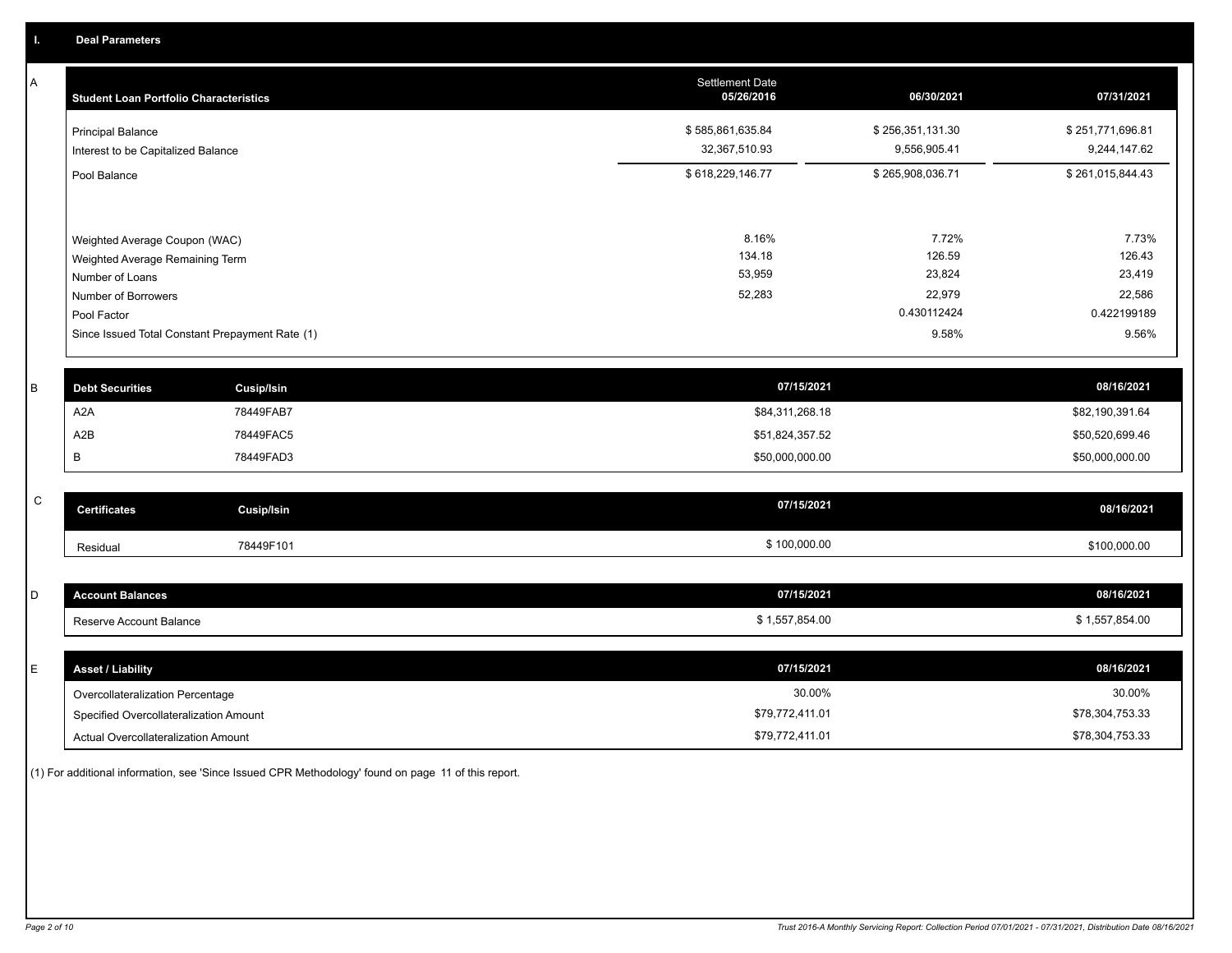| Α | <b>Student Loan Principal Receipts</b>                           |                |  |
|---|------------------------------------------------------------------|----------------|--|
|   | <b>Borrower Principal</b>                                        | 4,585,483.70   |  |
|   | <b>Consolidation Activity Principal</b>                          | 0.00           |  |
|   | Seller Principal Reimbursement                                   | 0.00           |  |
|   | Servicer Principal Reimbursement                                 | 0.00           |  |
|   | Delinquent Principal Purchases by Servicer                       | 0.00           |  |
|   | <b>Other Principal Deposits</b>                                  | 82,587.18      |  |
|   | <b>Total Principal Receipts</b>                                  | \$4,668,070.88 |  |
| В | <b>Student Loan Interest Receipts</b>                            |                |  |
|   | <b>Borrower Interest</b>                                         | 1,307,570.14   |  |
|   | <b>Consolidation Activity Interest</b>                           | 0.00           |  |
|   | Seller Interest Reimbursement                                    | 0.00           |  |
|   | Servicer Interest Reimbursement                                  | 0.00           |  |
|   | Delinquent Interest Purchases by Servicer                        | 0.00           |  |
|   | Other Interest Deposits                                          | 665.69         |  |
|   | <b>Total Interest Receipts</b>                                   | \$1,308,235.83 |  |
| C | <b>Recoveries on Realized Losses</b>                             | \$62,289.19    |  |
| D | <b>Investment Income</b>                                         | \$161.30       |  |
| Е | <b>Funds Borrowed from Next Collection Period</b>                | \$0.00         |  |
| F | <b>Funds Repaid from Prior Collection Period</b>                 | \$0.00         |  |
| G | Loan Sale or Purchase Proceeds                                   | \$0.00         |  |
| н | Initial Deposits to Distribution Account                         | \$0.00         |  |
|   | <b>Excess Transferred from Other Accounts</b>                    | \$0.00         |  |
| J | <b>Borrower Benefit Reimbursements</b>                           | \$0.00         |  |
| Κ | <b>Other Deposits</b>                                            | \$0.00         |  |
| L | <b>Other Fees Collected</b>                                      | \$0.00         |  |
| М | <b>AVAILABLE FUNDS</b>                                           | \$6,038,757.20 |  |
| N | Non-Cash Principal Activity During Collection Period             | \$88,636.39    |  |
| O | Aggregate Purchased Amounts by the Depositor, Servicer or Seller | \$83,252.87    |  |
| P | Aggregate Loan Substitutions                                     | \$0.00         |  |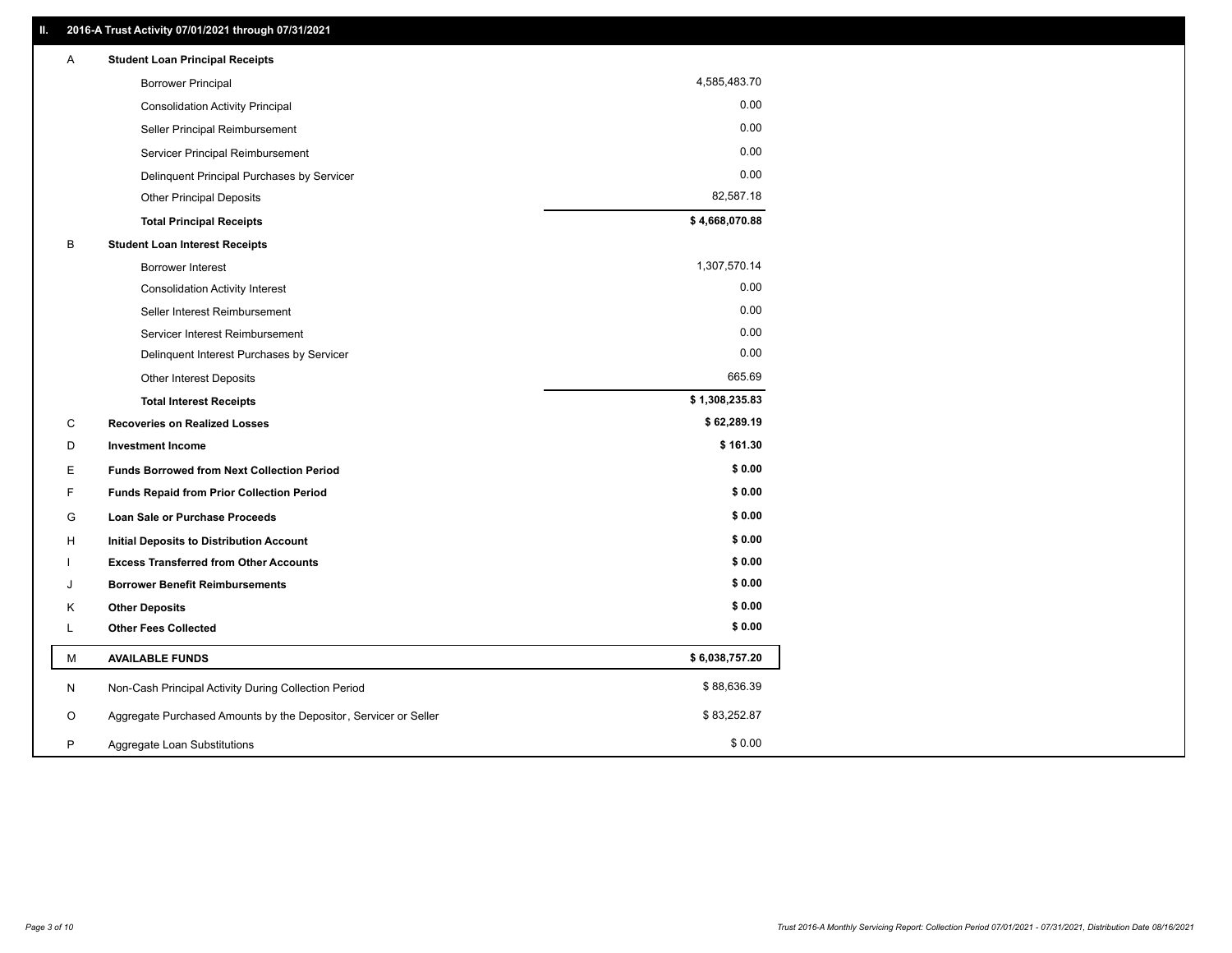|                   |                       |                          | <b>Loans by Repayment Status</b> |                                                           |                |                            |                          |         |                                                           |                |                            |
|-------------------|-----------------------|--------------------------|----------------------------------|-----------------------------------------------------------|----------------|----------------------------|--------------------------|---------|-----------------------------------------------------------|----------------|----------------------------|
|                   |                       |                          | 07/31/2021                       |                                                           |                |                            | 06/30/2021               |         |                                                           |                |                            |
|                   |                       | <b>Wtd Avg</b><br>Coupon | # Loans                          | Principal and<br><b>Interest Accrued</b><br>to Capitalize | % of Principal | % of Loans in<br>Repay (1) | <b>Wtd Avg</b><br>Coupon | # Loans | Principal and<br><b>Interest Accrued</b><br>to Capitalize | % of Principal | % of Loans in<br>Repay (1) |
| INTERIM:          | IN SCHOOL             | 8.83%                    | 405                              | \$7,075,912.95                                            | 2.711%         | $-$ %                      | 8.86%                    | 422     | \$7,460,648.16                                            | 2.806%         | $-$ %                      |
|                   | GRACE                 | 8.74%                    | 239                              | \$4,312,828.44                                            | 1.652%         | $-$ %                      | 8.67%                    | 259     | \$4,505,111.08                                            | 1.694%         | $-$ %                      |
|                   | <b>DEFERMENT</b>      | 8.59%                    | 1,533                            | \$21,568,284.60                                           | 8.263%         | $-$ %                      | 8.56%                    | 1,592   | \$22,184,983.12                                           | 8.343%         | $-$ %                      |
| <b>REPAYMENT:</b> | <b>CURRENT</b>        | 7.57%                    | 20,195                           | \$213,006,534.03                                          | 81.607%        | 93.400%                    | 7.57%                    | 20,483  | \$216,257,429.13                                          | 81.328%        | 93.312%                    |
|                   | 31-60 DAYS DELINQUENT | 7.89%                    | 278                              | \$4,164,922.93                                            | 1.596%         | 1.826%                     | 7.99%                    | 258     | \$3,396,847.21                                            | 1.277%         | 1.466%                     |
|                   | 61-90 DAYS DELINQUENT | 7.64%                    | 121                              | \$1,757,274.06                                            | 0.673%         | 0.771%                     | 7.54%                    | 136     | \$2,291,430.89                                            | 0.862%         | 0.989%                     |
|                   | > 90 DAYS DELINQUENT  | 7.95%                    | 93                               | \$1,486,139.27                                            | 0.569%         | 0.652%                     | 8.23%                    | 92      | \$1,649,493.68                                            | 0.620%         | 0.712%                     |
|                   | FORBEARANCE           | 7.90%                    | 555                              | \$7,643,948.15                                            | 2.929%         | 3.352%                     | 7.84%                    | 582     | \$8,162,093.44                                            | 3.070%         | 3.522%                     |
| <b>TOTAL</b>      |                       |                          | 23,419                           | \$261,015,844.43                                          | 100.00%        | 100.00%                    |                          | 23,824  | \$265,908,036.71                                          | 100.00%        | 100.00%                    |

Percentages may not total 100% due to rounding \*

1 Loans classified in "Repayment" include any loan for which interim interest only, \$25 fixed payments or full principal and interest payments are due.

|                 |                                                                                                                              |                          | <b>Loans by Borrower Status</b> |                                                           |                |                                |                          |         |                                                                  |                |                                |
|-----------------|------------------------------------------------------------------------------------------------------------------------------|--------------------------|---------------------------------|-----------------------------------------------------------|----------------|--------------------------------|--------------------------|---------|------------------------------------------------------------------|----------------|--------------------------------|
|                 |                                                                                                                              |                          | 07/31/2021                      |                                                           |                | 06/30/2021                     |                          |         |                                                                  |                |                                |
|                 |                                                                                                                              | <b>Wtd Avg</b><br>Coupon | # Loans                         | Principal and<br><b>Interest Accrued</b><br>to Capitalize | % of Principal | % of Loans in<br>P&I Repay (2) | <b>Wtd Avg</b><br>Coupon | # Loans | <b>Principal and</b><br><b>Interest Accrued</b><br>to Capitalize | % of Principal | % of Loans in<br>P&I Repay (2) |
| <b>INTERIM:</b> | IN SCHOOL                                                                                                                    | 8.51%                    | 750                             | \$12,454,182.41                                           | 4.771%         | $-$ %                          | 8.56%                    | 794     | \$13,272,072.58                                                  | 4.991%         | $-$ %                          |
|                 | <b>GRACE</b>                                                                                                                 | 8.37%                    | 435                             | \$7,358,562.70                                            | 2.819%         | $-$ %                          | 8.31%                    | 483     | \$7,858,616.53                                                   | 2.955%         | $-$ %                          |
|                 | <b>DEFERMENT</b>                                                                                                             | 8.27%                    | 2,861                           | \$38,862,901.84                                           | 14.889%        | $-$ %                          | 8.24%                    | 2,935   | \$39,769,243.76                                                  | 14.956%        | $-$ %                          |
| P&I REPAYMENT:  | <b>CURRENT</b>                                                                                                               | 7.53%                    | 18,340                          | \$187,521,096.55                                          | 71.843%        | 92.676%                        | 7.52%                    | 18,565  | \$189,914,150.64                                                 | 71.421%        | 92.637%                        |
|                 | 31-60 DAYS DELINQUENT                                                                                                        | 7.90%                    | 269                             | \$4,075,783.88                                            | 1.562%         | 2.014%                         | 8.03%                    | 245     | \$3,207,173.20                                                   | 1.206%         | 1.564%                         |
|                 | 61-90 DAYS DELINQUENT                                                                                                        | 7.54%                    | 116                             | \$1,564,233.74                                            | 0.599%         | 0.773%                         | 7.51%                    | 130     | \$2,113,214.20                                                   | 0.795%         | 1.031%                         |
|                 | > 90 DAYS DELINQUENT                                                                                                         | 7.95%                    | 93                              | \$1,486,139.27                                            | 0.569%         | 0.734%                         | 8.22%                    | 91      | \$1,642,308.27                                                   | 0.618%         | 0.801%                         |
|                 | <b>FORBEARANCE</b>                                                                                                           | 7.87%                    | 555                             | \$7,692,944.04                                            | 2.947%         | 3.802%                         | 7.84%                    | 581     | \$8,131,257.53                                                   | 3.058%         | 3.966%                         |
| <b>TOTAL</b>    |                                                                                                                              |                          | 23,419                          | \$261,015,844.43                                          | 100.00%        | 100.00%                        |                          | 23,824  | \$265,908,036.71                                                 | 100.00%        | 100.00%                        |
|                 | Percentages may not total 100% due to rounding                                                                               |                          |                                 |                                                           |                |                                |                          |         |                                                                  |                |                                |
|                 | 2 Loans classified in "P&I Repayment" includes only those loans for which scheduled principal and interest payments are due. |                          |                                 |                                                           |                |                                |                          |         |                                                                  |                |                                |

To conform with company standard reporting these sections now include Princial and Interest Accrued to Capitalize .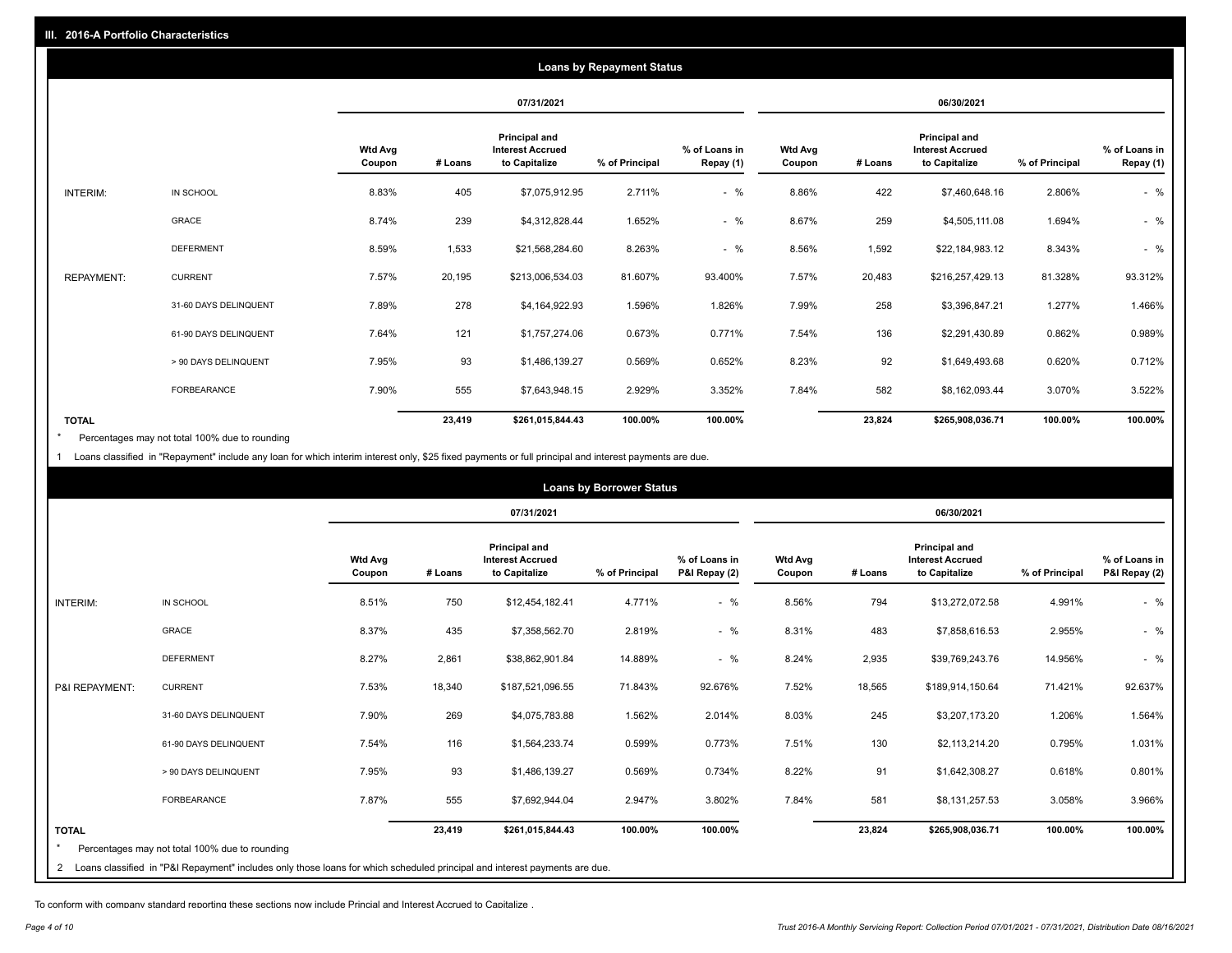|                                                                                                  | 7/31/2021        | 6/30/2021        |  |
|--------------------------------------------------------------------------------------------------|------------------|------------------|--|
| Pool Balance                                                                                     | \$261,015,844.43 | \$265,908,036.71 |  |
| Total # Loans                                                                                    | 23,419           | 23,824           |  |
| Total # Borrowers                                                                                | 22,586           | 22,979           |  |
| Weighted Average Coupon                                                                          | 7.73%            | 7.72%            |  |
| Weighted Average Remaining Term                                                                  | 126.43           | 126.59           |  |
| Percent of Pool - Cosigned                                                                       | 93.3%            | 93.3%            |  |
| Percent of Pool - Non Cosigned                                                                   | 6.7%             | 6.7%             |  |
| Borrower Interest Accrued for Period                                                             | \$1,657,691.34   | \$1,631,176.08   |  |
| Outstanding Borrower Interest Accrued                                                            | \$11,645,059.77  | \$12,000,808.43  |  |
| Gross Principal Realized Loss - Periodic *                                                       | \$575,548.66     | \$528,796.36     |  |
| Gross Principal Realized Loss - Cumulative *                                                     | \$26,616,739.89  | \$26,041,191.23  |  |
| Recoveries on Realized Losses - Periodic                                                         | \$62,289.19      | \$107,214.92     |  |
| Recoveries on Realized Losses - Cumulative                                                       | \$4,038,237.97   | \$3,975,948.78   |  |
| Net Losses - Periodic                                                                            | \$513,259.47     | \$421,581.44     |  |
| Net Losses - Cumulative                                                                          | \$22,578,501.92  | \$22,065,242.45  |  |
| Non-Cash Principal Activity - Capitalized Interest                                               | \$666,690.56     | \$991,059.73     |  |
| Since Issued Total Constant Prepayment Rate (CPR) (1)                                            | 9.56%            | 9.58%            |  |
| <b>Loan Substitutions</b>                                                                        | \$0.00           | \$0.00           |  |
| <b>Cumulative Loan Substitutions</b>                                                             | \$0.00           | \$0.00           |  |
| <b>Unpaid Servicing Fees</b>                                                                     | \$0.00           | \$0.00           |  |
| <b>Unpaid Administration Fees</b>                                                                | \$0.00           | \$0.00           |  |
| <b>Unpaid Carryover Servicing Fees</b>                                                           | \$0.00           | \$0.00           |  |
| Note Interest Shortfall                                                                          | \$0.00           | \$0.00           |  |
| Loans in Modification                                                                            | \$22,072,438.44  | \$22,696,778.89  |  |
| % of Loans in Modification as a % of Loans in Repayment (P&I)                                    | 11.34%           | 11.53%           |  |
|                                                                                                  |                  |                  |  |
| % Annualized Gross Principal Realized Loss - Periodic as a %<br>of Loans in Repayment (P&I) * 12 | 3.55%            | 3.22%            |  |
| % Gross Principal Realized Loss - Cumulative as a % of                                           |                  |                  |  |
| Original Pool Balance                                                                            | 4.31%            | 4.21%            |  |

\* In accordance with the Servicer's current policies and procedures, after September 1, 2017 loans subject to bankruptcy claims generally will not be reported as a charged- off unless and until they are delinquent for 120

(1) For additional information, see 'Since Issued CPR Methodology' found on page 11 of this report.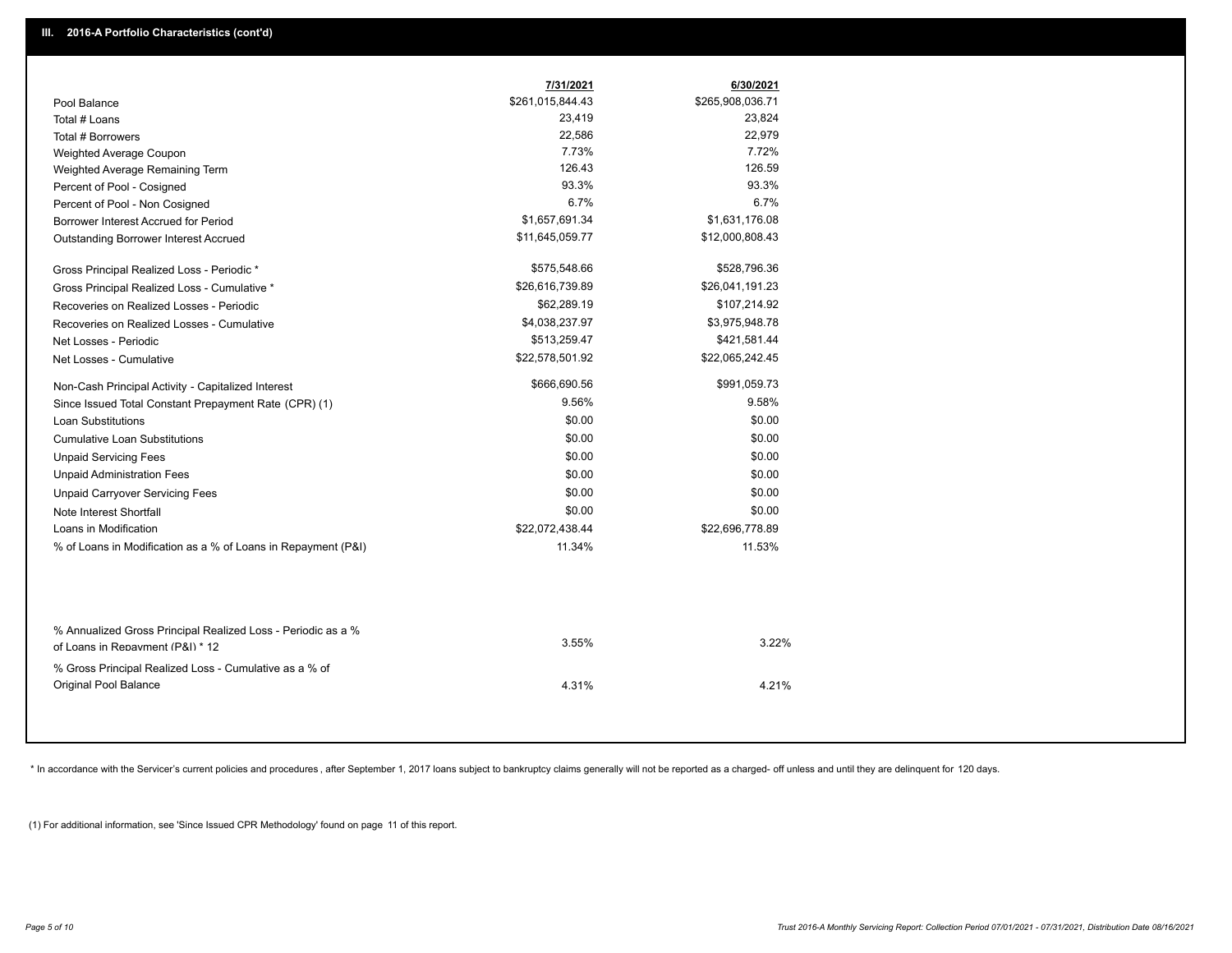### **Loan Program**

A

|                                    | Weighted<br>Average | # LOANS | <b>S AMOUNT</b>  | $%$ *    |
|------------------------------------|---------------------|---------|------------------|----------|
| - Smart Option Interest-Only Loans | 6.71%               | 4,659   | \$34,428,675.86  | 13.190%  |
| - Smart Option Fixed Pay Loans     | 7.71%               | 6,329   | \$84,302,473.31  | 32.298%  |
| - Smart Option Deferred Loans      | 7.99%               | 12,431  | \$142,284,695.26 | 54.512%  |
| - Other Loan Programs              | $0.00\%$            | 0       | \$0.00           | 0.000%   |
| <b>Total</b>                       | 7.73%               | 23,419  | \$261,015,844.43 | 100.000% |

\* Percentages may not total 100% due to rounding

B

C

**Index Type**

|                       | Weighted<br>Average | # LOANS | \$ AMOUNT        | % *       |
|-----------------------|---------------------|---------|------------------|-----------|
| - Fixed Rate Loans    | 7.93%               | 4,929   | \$64,418,999.39  | 24.680%   |
| - LIBOR Indexed Loans | 7.66%               | 18,490  | \$196,596,845.04 | 75.320%   |
| - Other Index Rates   | $0.00\%$            | 0       | \$0.00           | $0.000\%$ |
| <b>Total</b>          | 7.73%               | 23,419  | \$261,015,844.43 | 100.000%  |

\* Percentages may not total 100% due to rounding

## **Weighted Average Recent FICO**

| $0 - 639$    | 1,476  | \$17,878,666.43  | 6.850%    |
|--------------|--------|------------------|-----------|
| 640 - 669    | 1,507  | \$17,865,757.14  | 6.845%    |
| 670 - 699    | 2,424  | \$27,410,509.74  | 10.501%   |
| 700 - 739    | 4,908  | \$57,252,034.39  | 21.934%   |
| $740 +$      | 13,104 | \$140,608,876.73 | 53.870%   |
| $N/A^{(1)}$  | 0      | \$0.00           | $0.000\%$ |
| <b>Total</b> | 23,419 | \$261,015,844.43 | 100.000%  |
|              |        |                  |           |

To conform with company standard reporting these sections now include Princial and Interest Accrued to Capitalize .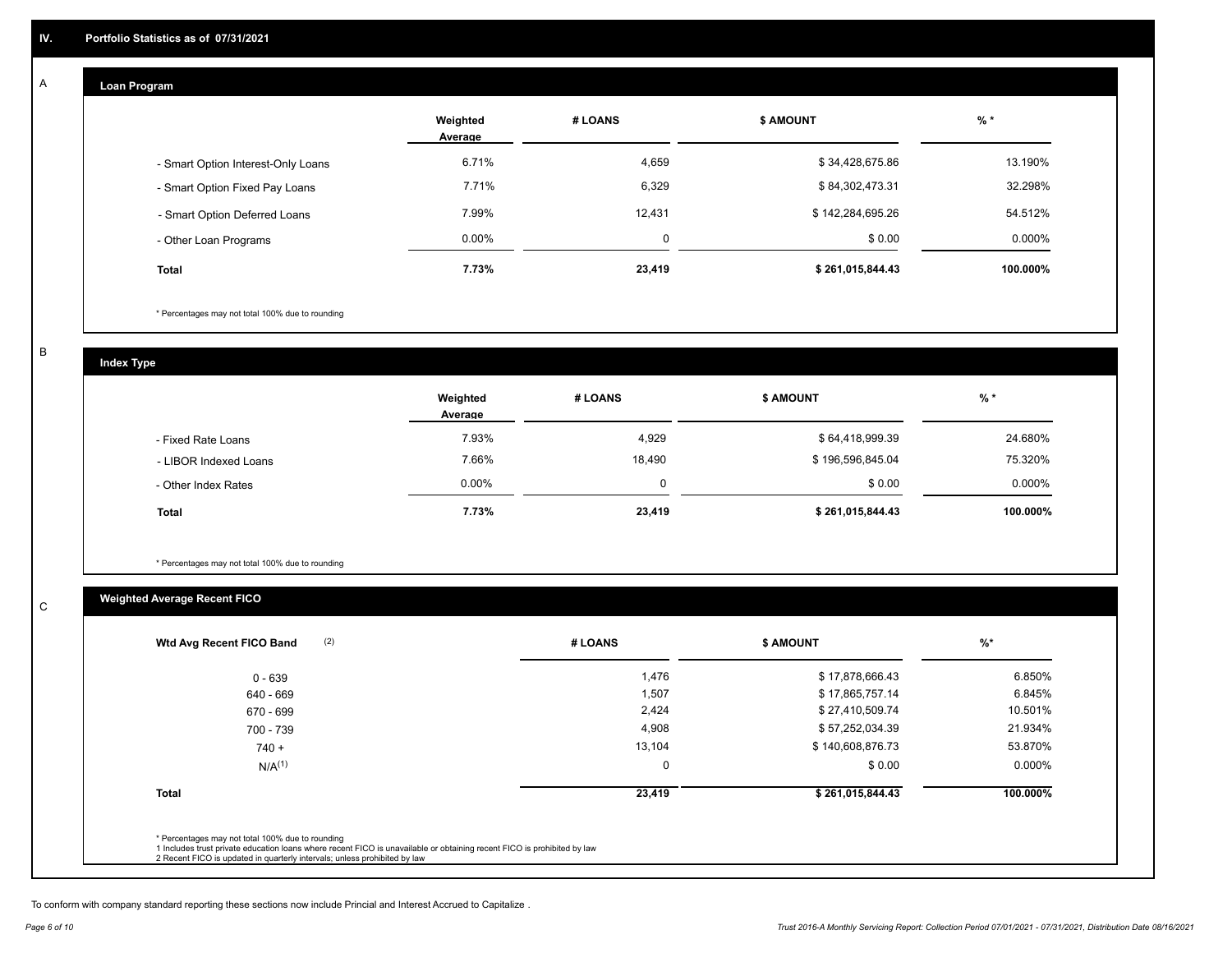| V. | 2016-A Reserve Account, Principal Distribution, and R-2 Certificate Calculations        |                  |
|----|-----------------------------------------------------------------------------------------|------------------|
| А. | <b>Reserve Account</b>                                                                  |                  |
|    | Specified Reserve Account Balance                                                       | \$1,557,854.00   |
|    | Actual Reserve Account Balance                                                          | \$1,557,854.00   |
| В. | <b>Principal Distribution Amount</b>                                                    |                  |
|    | Class A Notes Outstanding<br>i.                                                         | \$136,135,625.70 |
|    | Pool Balance<br>ii.                                                                     | \$261,015,844.43 |
|    | First Priority Principal Distribution Amount (i - ii)<br>iii.                           | \$0.00           |
|    | Class A and B Notes Outstanding<br>iv.                                                  | \$186,135,625.70 |
|    | First Priority Principal Distribution Amount<br>۷.                                      | \$0.00           |
|    | Pool Balance<br>vi.                                                                     | \$261,015,844.43 |
|    | Specified Overcollateralization Amount<br>vii.                                          | \$78,304,753.33  |
|    | Regular Principal Distribution Amount (if (iv > 0, (iv - v) - (vi - vii))<br>viii.      | \$3,424,534.60   |
|    | Pool Balance<br>ix.                                                                     | \$261,015,844.43 |
|    | 10% of Initial Pool Balance<br>х.                                                       | \$61,822,914.68  |
|    | First Priority Principal Distribution Amount<br>xi.                                     | \$0.00           |
|    | Regular Principal Distribution Amount<br>xii.                                           | \$3,424,534.60   |
|    | Available Funds (after payment of waterfall items A through I)<br>xiii.                 | \$2,056,184.46   |
|    | Additional Principal Distribution Amount (if(vi <= x,min(xiii, vi - xi - xii)))<br>xiv. | \$0.00           |
| C. | R-2 Certificate                                                                         |                  |
|    | Previous Notional Balance                                                               | \$37,490,591.00  |
|    | Shortfall of Principal                                                                  | \$0.00           |
|    | Shortfall of Interest                                                                   | \$0.00           |
|    | <b>Current Notional Balance</b>                                                         | \$37,490,591.00  |
|    | Excess Distribution Allocated (1)                                                       | \$579,849.81     |
|    |                                                                                         |                  |
|    |                                                                                         |                  |

1. Until the notional amount of the R-2 Certificate is reduced to zero and if there is excess cash through the distribution available it will be distributed to the R-2 Certificate, otherwise the amount will be zero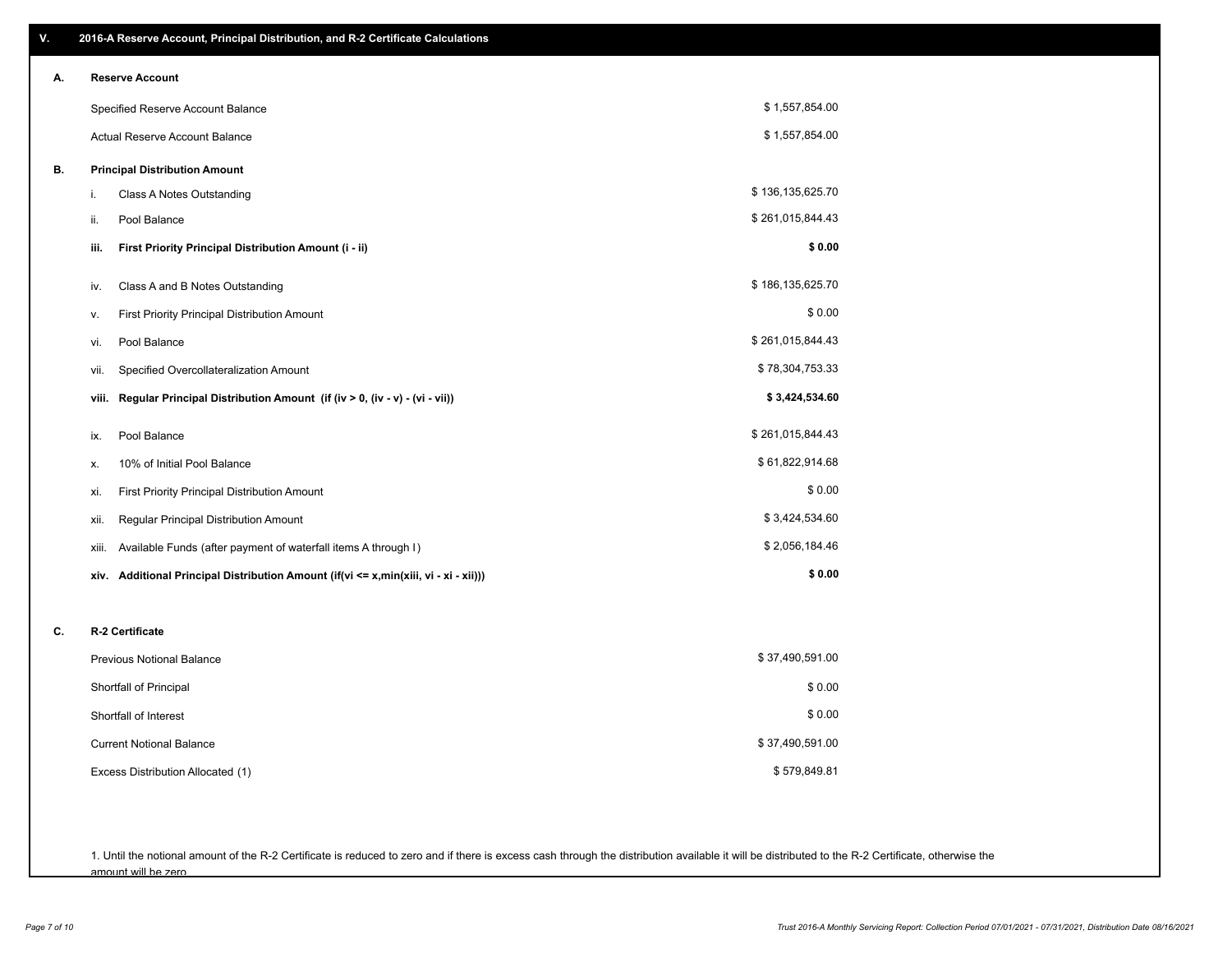|                                                         | Paid           | <b>Funds Balance</b> |
|---------------------------------------------------------|----------------|----------------------|
| <b>Total Available Funds</b>                            |                | \$6,038,757.20       |
| <b>Trustee Fees</b><br>A                                | \$0.00         | \$6,038,757.20       |
| <b>Servicing Fees</b><br>В                              | \$171,365.29   | \$5,867,391.91       |
| C<br>i. Administration Fees                             | \$8,333.00     | \$5,859,058.91       |
| ii. Unreimbursed Administrator Advances plus any Unpaid | \$0.00         | \$5,859,058.91       |
| Class A Noteholders Interest Distribution Amount<br>D   | \$263,089.63   | \$5,595,969.28       |
| Е<br>First Priority Principal Payment                   | \$0.00         | \$5,595,969.28       |
| Class B Noteholders Interest Distribution Amount<br>F.  | \$115,250.22   | \$5,480,719.06       |
| <b>Reinstatement Reserve Account</b><br>G               | \$0.00         | \$5,480,719.06       |
| H<br>Regular Principal Distribution                     | \$3,424,534.60 | \$2,056,184.46       |
| <b>Carryover Servicing Fees</b>                         | \$0.00         | \$2,056,184.46       |
| Additional Principal Distribution Amount<br>J           | \$0.00         | \$2,056,184.46       |
| Unpaid Expenses of Trustee<br>Κ                         | \$0.00         | \$2,056,184.46       |
| Unpaid Expenses of Administrator<br>L                   | \$0.00         | \$2,056,184.46       |
| i. Remaining Funds to the R-1 Certificateholder(s)<br>м | \$1,476,334.65 | \$579,849.81         |
| ii. Remaining Funds to the R-2 Certificateholder(s)     | \$579,849.81   | \$0.00               |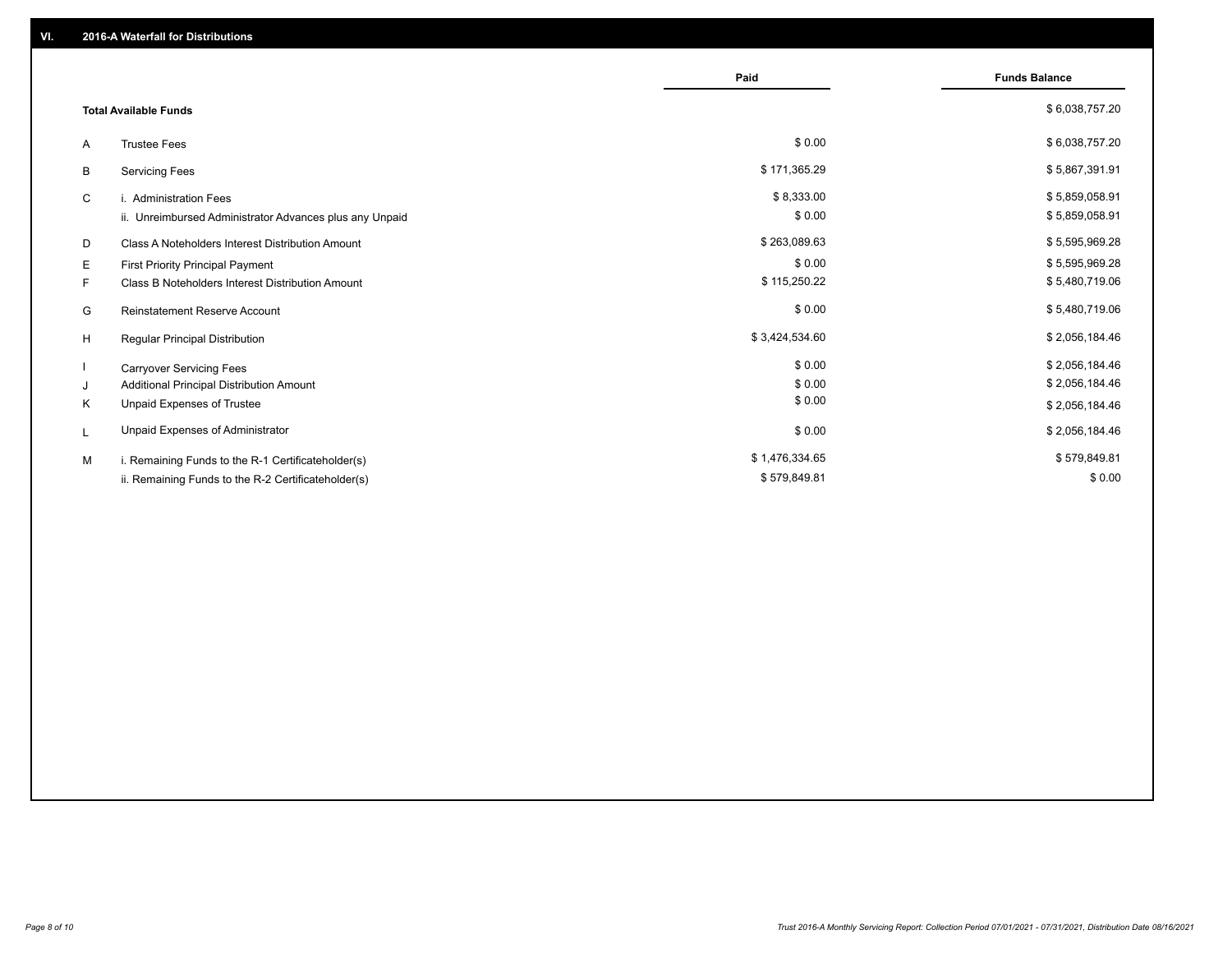| <b>Distribution Amounts</b>                                |                         |                         |                         |
|------------------------------------------------------------|-------------------------|-------------------------|-------------------------|
|                                                            | A <sub>2</sub> A        | A <sub>2</sub> B        | в                       |
| Cusip/Isin                                                 | 78449FAB7               | 78449FAC5               | 78449FAD3               |
| <b>Beginning Balance</b>                                   | \$84,311,268.18         | \$51,824,357.52         | \$50,000,000.00         |
| Index                                                      | <b>FIXED</b>            | <b>LIBOR</b>            | <b>LIBOR</b>            |
| Spread/Fixed Rate                                          | 2.70%                   | 1.50%                   | 2.50%                   |
| Record Date (Days Prior to Distribution)                   | 1 NEW YORK BUSINESS DAY | 1 NEW YORK BUSINESS DAY | 1 NEW YORK BUSINESS DAY |
| <b>Accrual Period Begin</b>                                | 7/15/2021               | 7/15/2021               | 7/15/2021               |
| <b>Accrual Period End</b>                                  | 8/15/2021               | 8/16/2021               | 8/16/2021               |
| <b>Daycount Fraction</b>                                   | 0.08333333              | 0.08888889              | 0.08888889              |
| Interest Rate*                                             | 2.70000%                | 1.59313%                | 2.59313%                |
| <b>Accrued Interest Factor</b>                             | 0.002250000             | 0.001416116             | 0.002305004             |
| <b>Current Interest Due</b>                                | \$189,700.35            | \$73,389.28             | \$115,250.22            |
| Interest Shortfall from Prior Period Plus Accrued Interest | $\mathsf{\$}$ -         | $\frac{1}{2}$           | $\mathsf{\$}$ -         |
| <b>Total Interest Due</b>                                  | \$189,700.35            | \$73,389.28             | \$115,250.22            |
| <b>Interest Paid</b>                                       | \$189,700.35            | \$73,389.28             | \$115,250.22            |
| Interest Shortfall                                         | $\frac{1}{2}$           | $$ -$                   | $\mathsf{\$}$ -         |
| <b>Principal Paid</b>                                      | \$2,120,876.54          | \$1,303,658.06          | $\mathsf{\$}$ -         |
| <b>Ending Principal Balance</b>                            | \$82,190,391.64         | \$50,520,699.46         | \$50,000,000.00         |
| Paydown Factor                                             | 0.009728791             | 0.009728791             | 0.000000000             |
| <b>Ending Balance Factor</b>                               | 0.377020145             | 0.377020145             | 1.000000000             |

\* Pay rates for Current Distribution. For the interest rates applicable to the next distribution date, please see https://www.salliemae.com/about/investors/data/SMBabrate.txt.

**VII. 2016-A Distributions**